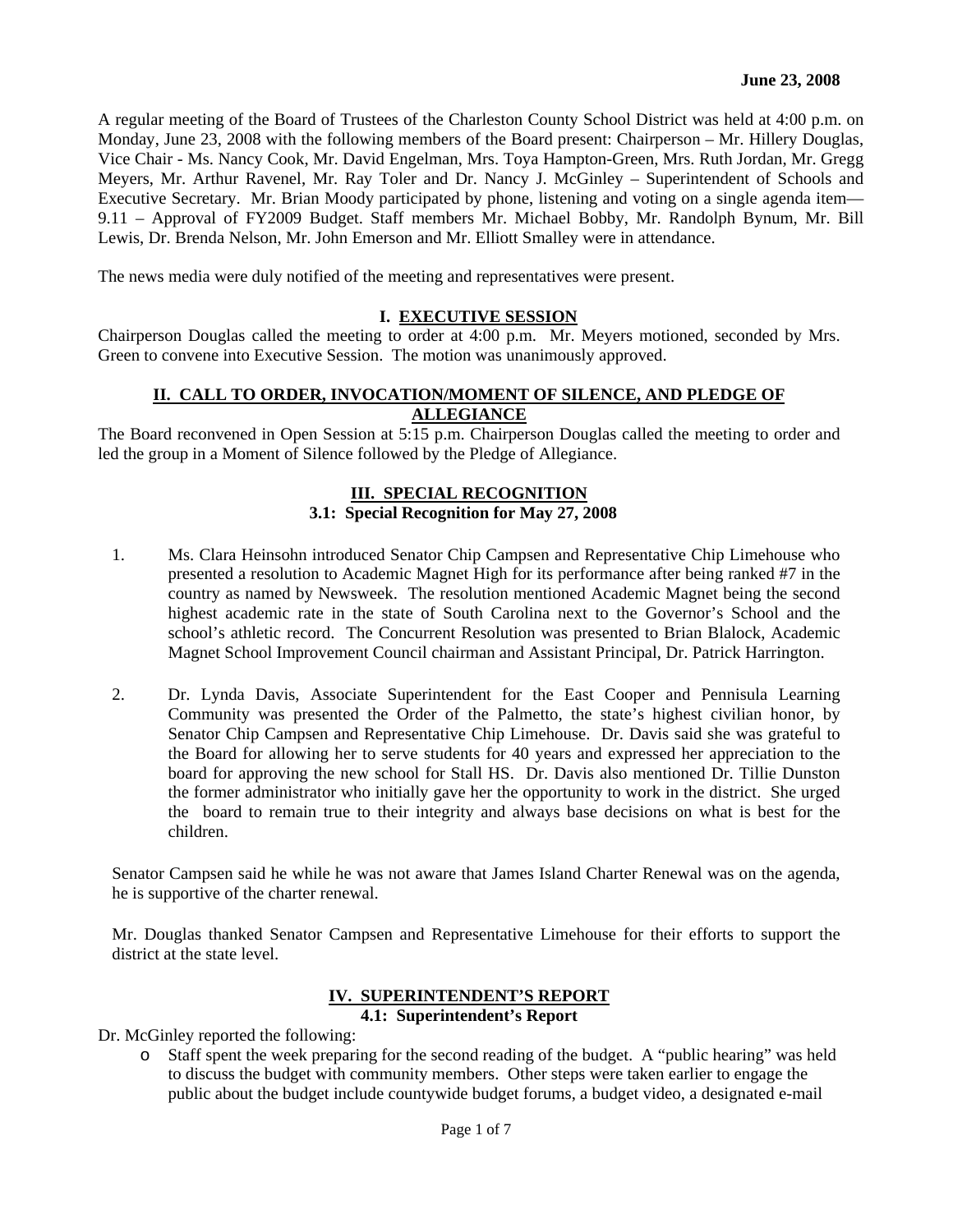address for public feedback, and a web page. The budget being proposed tonight is comprehensive and was developed to maintain resources on the school level.

o Dr. McGinley went on to share that this week CCSD took steps by offering 17 schools "earned autonomy." Schools with "earned autonomy" status are those whose academic performance has earned them the right to operate with more independence and freedom, while also adhering to the basic accountability mandates required by the district and state.

# **V. VISITORS, PUBLIC COMMUNICATIONS**

# **5.1: Visitors, Public Communications**

- 1. Ms. Barbara Drake, Ms. Kathleen Allison, Mr. Raymond Wright, Mr. Bob Bohnstenghl, Mr. David White Jr., Ms. Cynthia Jones, Rev. William Green, Ms. Jan Condon Ashcraft, Ms. Sarah Green , Rev. Alex White, Ms. Connie Hawkins, Mr. Park Dougherty, Ms. Kathleen Harrison addressed the Board in support of the renewal of the charter for James Island Charter High School.
- 2. Mrs. Helen Frasier, a parent advocate at North Charleston High, addressed the Board in support of a student who was accused of cheating and her mother who was banned from the school and later arrested for disorderly conduct. Ms. Frasier asked the Board to consider allowing the student to graduate from Summer School in June. Mr. Bynum, the Chief Academic Officer was asked to communicate with Ms. Frasier, the student and the parent.
- 3. Mrs. Gwen Bobo expressed concerns about negative comments made about the Superintendent by a Board Member. Mr. Douglas reminded Ms. Bobo about policy which probits an individual to address the Board about the same topic within a six month period.
- 4. Mrs. Beverly Birch, a representative of the Ministerial Alliance addressed the Board about High Tech High. She mentioned the Board speaking about shortage of money yet had no problem allocating money for a new charter school. Further, she questioned how board could approve money for charter and yet ignore High Tech High or an alternative high school for students in need. Mrs. Birch urged the board to place High Tech High back on agenda as "top priority".
- 5. Rev. Ed. McClain Urged the board to consider High Tech High as promised earlier at the Rivers Middle School site sharing building with Charleston Math and Science Charter. Rev. McClain questioned board's intention regarding High Tech High program.
- 6. Rev. Robert Leeper questioned the Board's effort to provide separate education for some at taxpayer's expense. Rev. Leeper also suggested the burial with the "B" word.
- 7. Ms. Alice Abrams expressed concerns about James Island Charter High School and asked the Board to deny the renewal of the charter application.

# **VI. APPROVAL OF MINUTES/EXECUTIVE SESSION AGENDA ITEMS 6.1: Open and Executive Session Minutes of May 27, 2008**

Mr. Meyers motioned, seconded by Mrs. Green approval of the Open and Executive Session minutes of June 9, 2008. The motion was approved 8-0.

# **6.2: Motions of Executive Session of June 23, 2008**

The Board acted on the following Executive Session Agenda items as follows.

**1.1: Contractual Matter – District 4 Stall High School Construction Contract** – Ms. Cook motioned, seconded by Mr. Meyers approval of the recommendation to award the contract for construction of the new District 4 Stall High School to MB Kahn in the amount of \$46, 372,075. The motion was approved 8-0.

# **1.2: Legal Matters**

 A. James Island Charter – The Board acted on two motions for the charter renewal for James Island Charter as follows: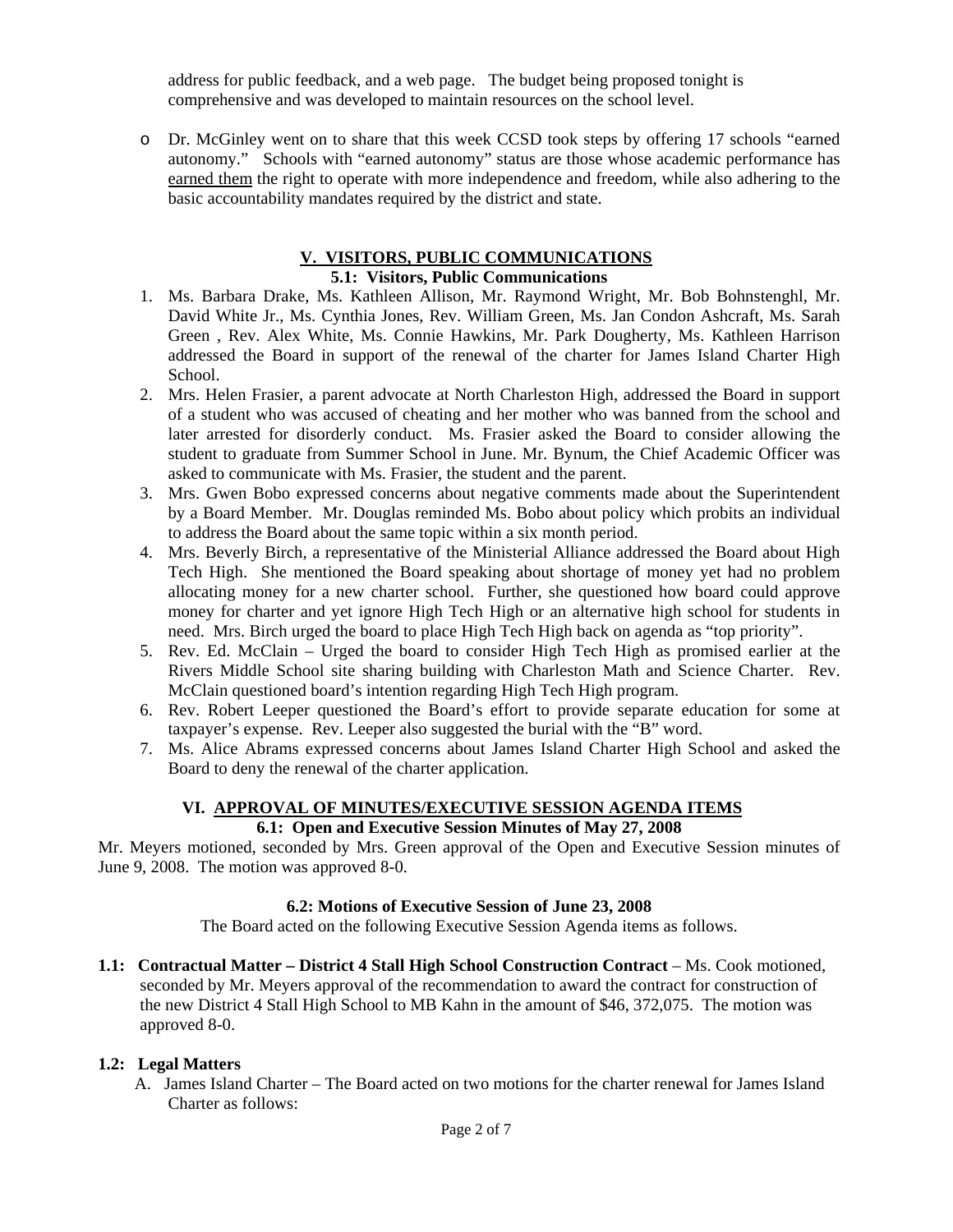- o The motion approve charter in accordance with statute, provided the school develop a plan to address issues with the International Baccalaureate Program and AYP and report back to the Board in one year failed 4-4 (Cook, Engelman, Ravenel and Toler opposed).
- o The motion to approve charter in accordance with statute failed with a 4-4 (Douglas, Green, Jordan and Meyers opposed).
- B. Sea Island Charter Appeal Hearing The Board identified a date for the Sea Island Charter Appeal at 5:15pm on Monday, July 14, 2008..
- **1.3: Student Expulsion Appeals** The Board scheduled the following student expulsion appeals.
	- A. West Ashley High School
	- B. West Ashley High School
	- C. Wando High
	- D. Ft. Johnson Middle
- **1.4: Appointment Principal Jane Edwards Elementary** The Board approved a recommendation to appoint Susan Miles as principal at Jane Edwards Elementary. The motion was approved 8-0.

### **6.3: Financial Minutes of June 9, 2008**

Mr. Meyers motioned, seconded by Mrs. Green to approve the Financial Minutes of June 9, 2008. The motion was approved 8-0.

## **VII: MANAGEMENT REPORT**

There were no Management Reports to come before the Board at this meeting.

## **VIII: CHARLESTON ACHIEVING EXCELLENCE UPDATE**

There were no Charleston Achieving Excellence reports to come before the Board at this meeting.

# **IX**. **POTENTIAL CONSENT AGENDA ITEMS**

# **9.1: Whiteside's Elementary School – Early Site Work Package**

*A recommendation to award the contract for Whiteside's Elementary School – Early Site Work Package.* 

Ms. Cook motioned, seconded by Mr. Meyers approval of the recommendation to award a contract to Sanders Brothers Construction for Whitesides Elementary School – Early Site Work Package in the amount of \$681,838.90. The funding source is within previously Board approved budget for all projects included in the bid package. The motion was approved 8-0.

### **9.2: Code Required Special Inspections and Construction Materials for Testing for Whitesides**  Elementary School – *Mr. Lewis*

*A recommendation to award the Code Required Special Inspections and Construction Materials Testing for Whitesides Elementary.* 

Ms. Cook motioned, seconded by Mr. Meyers approval of the recommendation to award the Code Required Special Inspections and Construction Materials Testing for Whitesides Elementary School to Carolina Consulting Engineers, Inc. in the amount of \$87,500.00. The funding for this project is within previously Board approved budget for all projects included in the bid package. The motion was approved 8-0.

## **9.3: Code Required Special Inspections and Construction Materials Testing for Ashley River Creative Arts Elementary, Stiles Point Elementary and E.B. Ellington Elementary –** *Mr. Lewis*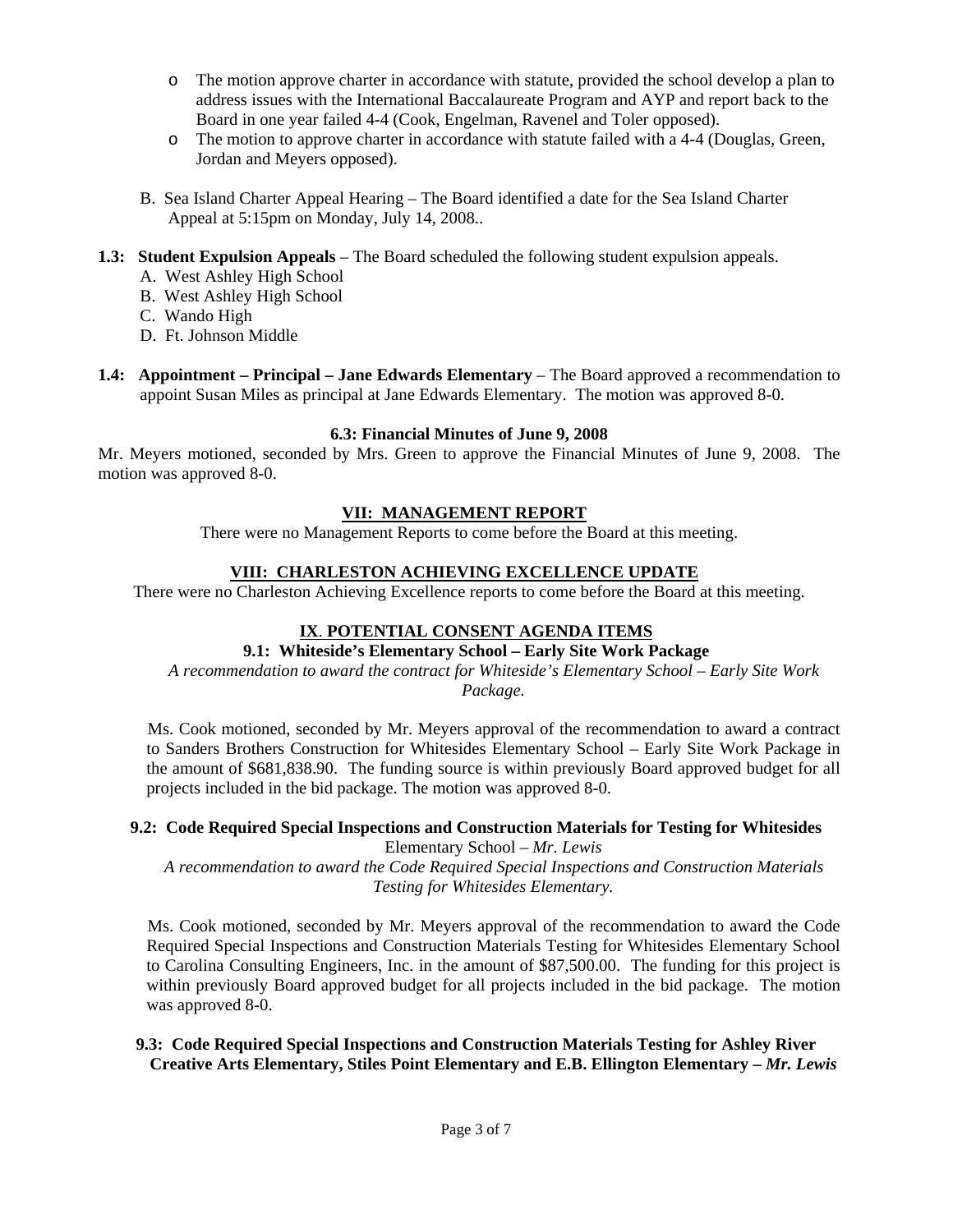*A recommendation to award the Code Required Special Inspections and Construction Materials Testing for Ashley River Creative Arts Elementary, Stiles Point Elementary and E.B. Ellington Elementary.* 

Ms. Cook motioned, seconded by Mr. Meyers approval of the recommendation to award the Code Required Special Inspections and Construction Materials Testing for Ashley River Creative Arts Elementary, Stiles Point Elementary and E.B. Ellington Elementary School to Carolina Consulting Engineers, Inc. in the amount of \$250,022.00. The funding for this project is within previously Board approved budget for all projects included in the bid package. The motion was approved 8-0.

### **9.4: Rivers Education Center – Charleston Charter School of Math and Science – Construction Contract Award –** *Mr. Lewis*

*A recommendation to approve the Rivers Education Center Charleston Charter School of Math and Science Site and Utilities Package construction contract.* 

Mr. Engelman motioned, seconded by Ms. Cook approval of the Rivers Education Center-Charleston Charter School of Math and Science Site and Utilities Package construction contract to Metro Contracting, Inc. for the stipulated sum of \$175,175.00. The funding source for this project is 2005-2009 Capital Improvement Rivers Education Center project. The current approved total budget, not including CM fees, for the Rivers Education Project is \$4,697,973. The motion was approved 6-2 (Douglas and Green opposed).

During discussion, Mr. Lewis responded to a question from Mrs. Jordan regarding the significant difference in amounts from contractors indicating that one contractor is currently onsite and could move from one project to the next. He went on to state that this is infrastructure only to support mobiles for water and lights and does not include mobiles. CCSD does not have staff to perform services so it's outsourced. Mr. Douglas asked how much more was needed to get set up. Bill Lewis said the total cost could be provided at a separate time.

### **9.5: Increase funding for High School Band Instruments –** *Mr. Bobby*

*A recommendation to increase previously requested funding for High School Band Instruments for the District.* 

Ms. Cook motioned, seconded by Mr. Meyers approval of the recommendation to increase the previously requested funding for High School Band Instruments for the District. The funding source is Fixed Cost Ownership for 2007-2011. The increase this year is \$5,000; therefore, the first year is increased to \$120,000 and the four remaining years is \$124,202.71. The motion was approved 8-0.

#### **9.6 Tax Anticipation Note Resolution –** *Mr. Bobby*

*A recommendation to approve the resolution for Tax Anticipation Note.* 

Mr. Douglas motioned, seconded by Mr. Meyers approval of the resolution for Tax Anticipation Note in an amount not to exceed \$63.4 million. The funding source is customary TAN and issuance fees. Fees will be paid from interest earnings on the TAN. The motion was approved 5-3 (Engelman, Ravenel and Toler opposed).

### **9.7: Recommendation for approval of purchase of Emergency Radio Communications –** *Mr. Bobby*

*A recommendation to approve the purchase of new digital radios for Emergency Radio Communications.* 

Mr. Meyers motioned, seconded by Ms. Cook approval of the recommendation to purchase new digital radios for Emergency Radio Communications. The funding source is FY09 GOF funds. The total amount of this purchase is \$88,055.22. The motion was approved 8-0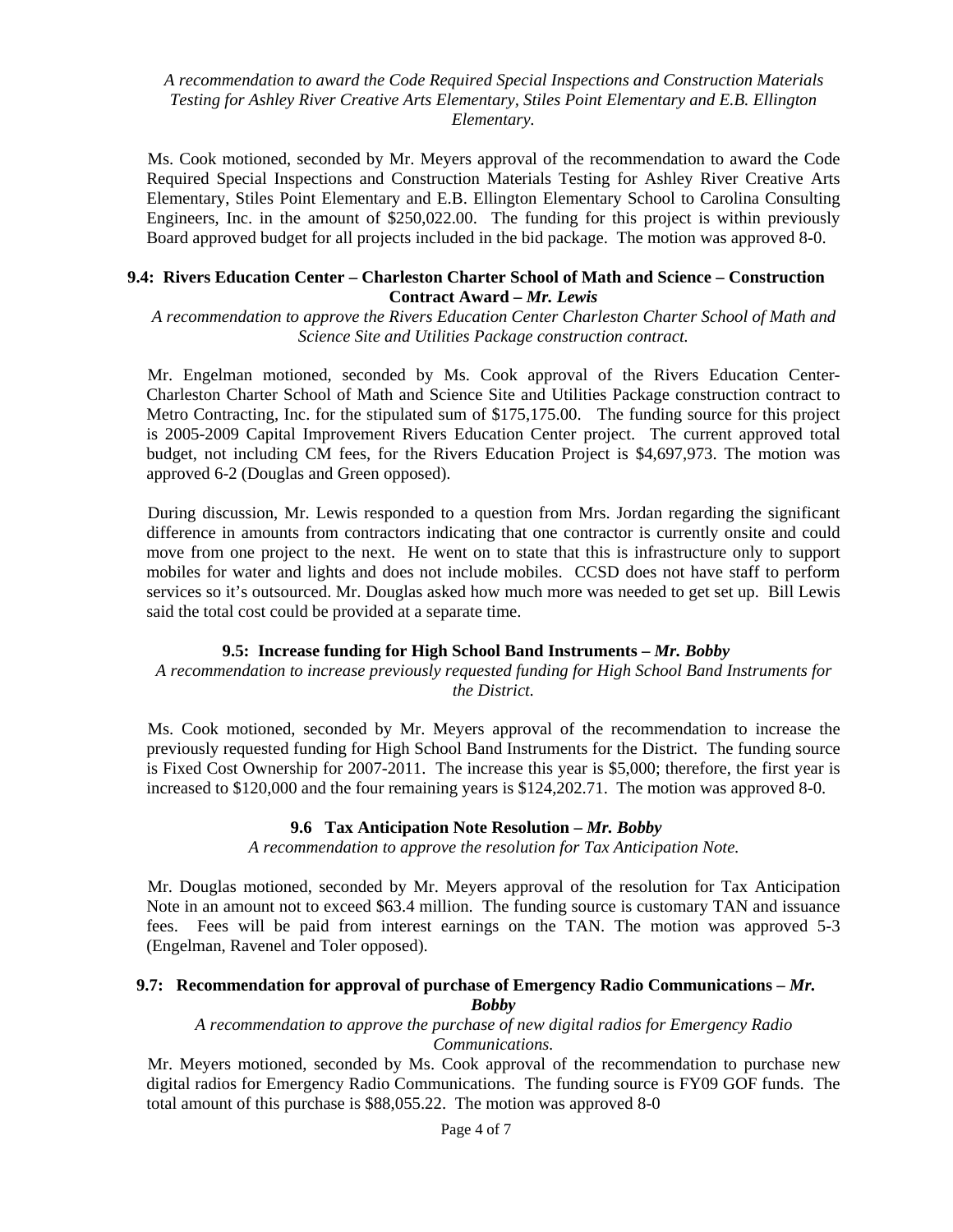### **9.8: EFA/EIA Audit –** *Mr. Bobby*

*A recommendation to accept the audit as information and authorize two repayment items.* 

Mr. Meyers motioned, seconded by Ms. Cook approval of the recommendation to accept the EFA/EIA audit as information and authorize the two repayment items. The funding sources are \$102,271 EFA over claim – General Operating Funds and \$160,647 for EIA claim – General Operating Funds. The motion was approved 8-0.

### **9.9: Approval of Certified Administrator Contracts for 2008-2009**

*A recommendation to approve contracts for certified administrators for 2008-2009.* 

Mr. Meyers motioned, seconded by Ms. Cook approval of the recommendation for contracts for certified administrators for 2008-2009. Approved 8-0

### **9.10: Recommendation for approval - Resilient Tile Flooring Material for Charleston County School District and the District's Capital Building Program Bid #B8023 –** *Mr. Bobby A recommendation for the Resilient Tile Flooring Material bid award – Bid #8023.*

Mr. Meyers motioned, seconded by Ms. Cook approval of the recommendation to award the Resilient Tile Flooring Material for Charleston County School District's Capital Building Program Bid #8023 to Bonitz Flooring Group, Inc. The funding source is FY09 General Operating Funds, the annual Charleston County School District Maintenance Department amount is \$50,000. The motion was approved 8-0.

During discussion Mr. Feil responded to questions and concerns from Mrs. Jordan and Mr. Douglas about the four-year recommendation. They asked if it could be reduced to one year, if there was time to solicit other bids since almost \$1million and what was done to secure additional bids? It was determined that this item would be pulled to allow staff to further investigate how this item was advertised. Therefore, no action was taken.

### **9.11: Approval of FY2009 Budget**  *A recommendation to approve the budget for FY09.*

At this time, attempts were made to reach Mr. Moody by phone to participate and vote on the FY2009 Budget.

NOTE: Brian Moody was reached by phone to listen to the budget prior to voting on same.

Mr. Bobby presented the Budget for FY2009, an integrated budget, indicating that a large amount was been shifted to Capital Plan. The five-part Budget follows:

- 1. The proposed budget is \$323 million; last year's budget \$321 million.
- 2. Special Revenue \$51million (separate budgets are incorporated into this budget)
- 3. Education Improvement Act funding for FY2009 has decreased.
- 4. Food Service \$20 million to maintain self-sufficient program. An increased amount will be charged for breakfast and lunch because of skyrocketing cost of food.
- 5. Debt Services Challenged by opportunity to do things with long-standing impact. Additional 5.5 mills – Classroom modernization to balance technology throughout the district. Fixed cost of ownership – Safety upgrades, furniture, fixture, upgrade.

Earlier two budgets identified as budgets A and B were presented to the Board during a regular meeting and workshop. The difference in the two budgets was the Hold Harmless (\$10 million) which is now down to \$3 million. Because of the reduced Hold Harmless amount, a single budget is presented. Mr. Bobby also identified budget revisions since the initial budget was presented. The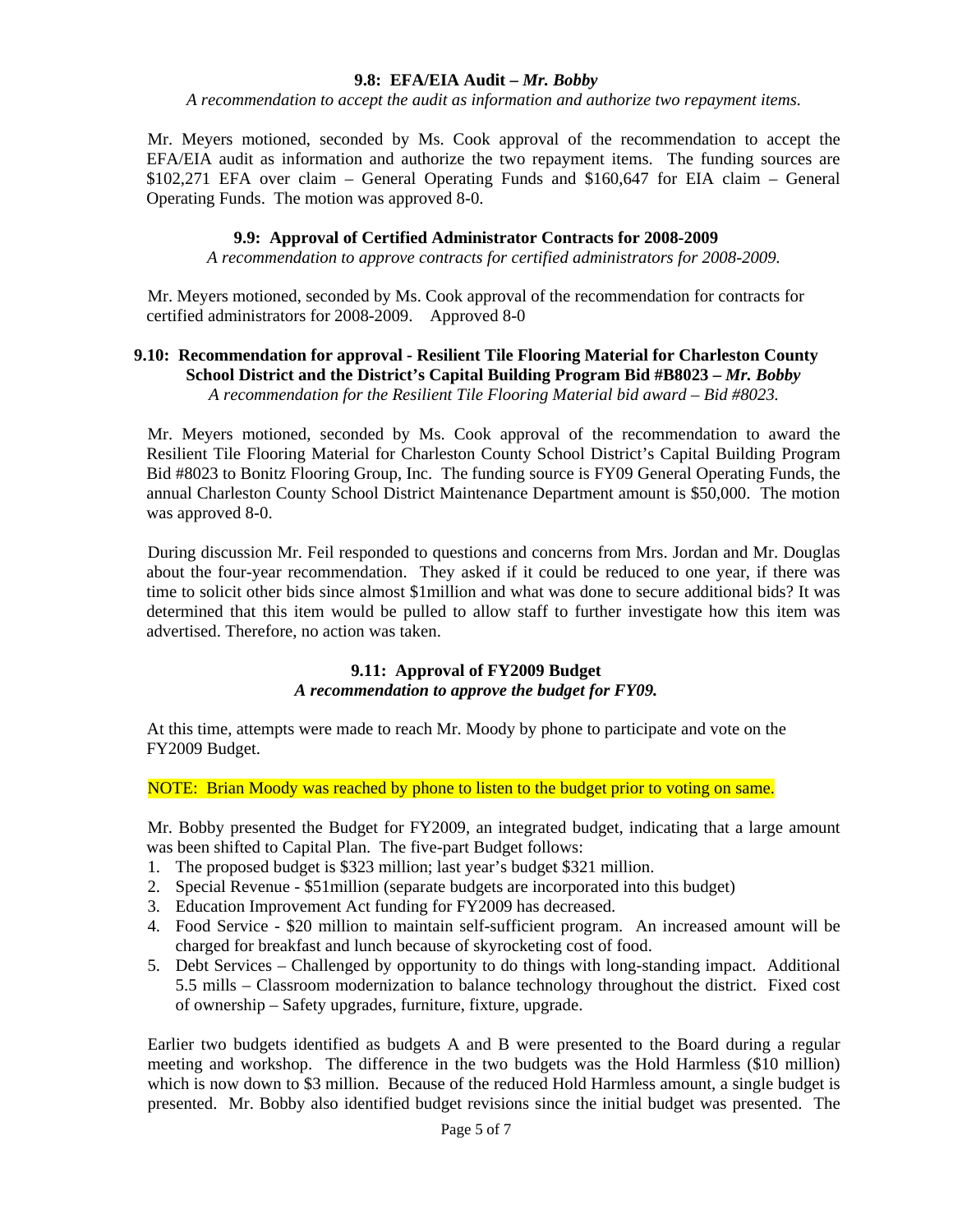amount thought of as additions weren't additions but re-purposed amounts  $= $1$  million. Furlough for 12 month administrators (6 days) was removed after discovering savings from leased computers. The budget was adjusted to remove the administrative furlough. The amount of fund balance was reduced to \$7.1 million. Mr. Bobby read proviso as follows:

During discussion, Mr. Toler requested the number administrative positions eliminated since there were a number classified positions eliminated. Mr. Bobby responded that 2 non certified 3 certificated and 44 classified school based were eliminated and 23.5 positions were reduced from 12 months to 10 months. Also, 65 teaching reassignments were and 35 teacher assistant reassignments made. Also in response to Mr. Toler's questions about salary adjustment for administrators, Mr. Bobby said that they were still in proposed budget. Mr. Toler went on to express concerns about never seeing the Palmer and Cay Salary Study. Dr. McGinley responded indicating that the Palmer and Cay Salary Recommendation was fully applied for classified and now for administrators.

Mr. Bobby also suggested fund balance be maintained. He has reviewed parcels and has a good idea which ones will be recommended for sale. Ms. Cook said the City of North Charleston is looking to buy property. She urged staff explore sale of N. Charleston property. Mr. Bobby said if the proposed proviso fully funded the district would receive 50% of Hold Harmless, and maybe a portion of another amount. Also in response to Ms. Cook's questions about how additional amount would be used if got more than expected. Mr. Bobby said he would consider putting it in the Reserve Fund. In response to Ms. Cooks question about the same level cost of living raise for all employees, Mr. Bobby response was that the district doesn't have authority to reduce teacher salary increase mandated by the state.

Mr. Meyers motioned, seconded by Mr. Douglas approval of the FY2009 Budget with seven qualifications as follows:

I move that we approve the budget as presented by the Superintendent in the amount of 323,469.577.00, with the following qualifications:

- o The \$7.1 million used from the fund balance for the FY 2009 budget shall be replenished in FY 2009 from future sales of CCSD real estate.
- o If real estate sales or state funding generate more than \$7.1 million, all additional proceeds from those sales or state funding shall be applied to the fund balance, to meet or exceed the Board policy of fund balance equal to not less than 5% of the total operating budget
- o That the administration certifies that the allocations for Memminger Elementary and North Charleston Elem remain the same as that for Buist Elementary, as approved in 2007.
- o That administration certify that the FY 2009 budget contains a sum sufficient for Hursey Elementary to offer a Montessori program, as approved in 2007.
- o That the administration certify that the approved annual band uniform allocation of \$60,000 is included in the FY 2009 budget
- o That in 120 days the Superintendent shall return a proposal for Board approval to enable teachers and staff, at no cost to the district, to donate unused sick leave to a colleague, and
- o During FY 2009 the Superintendent shall identify expenditures, equivalent to not less than 10% of the General Operating Fund budget, which the Superintendent deems to be the district's least effective expenditures, and the Superintendent shall recommend ways to improve the effectiveness of that spending, including whether to close or consolidate schools.

At this time Mr. Douglas stated that the FY2009 budget was the toughest budget he has seen in sixteen years. While he doesn't see where the district could get funds, he doesn't want to go backwards with un-kept schools or layoff teachers.